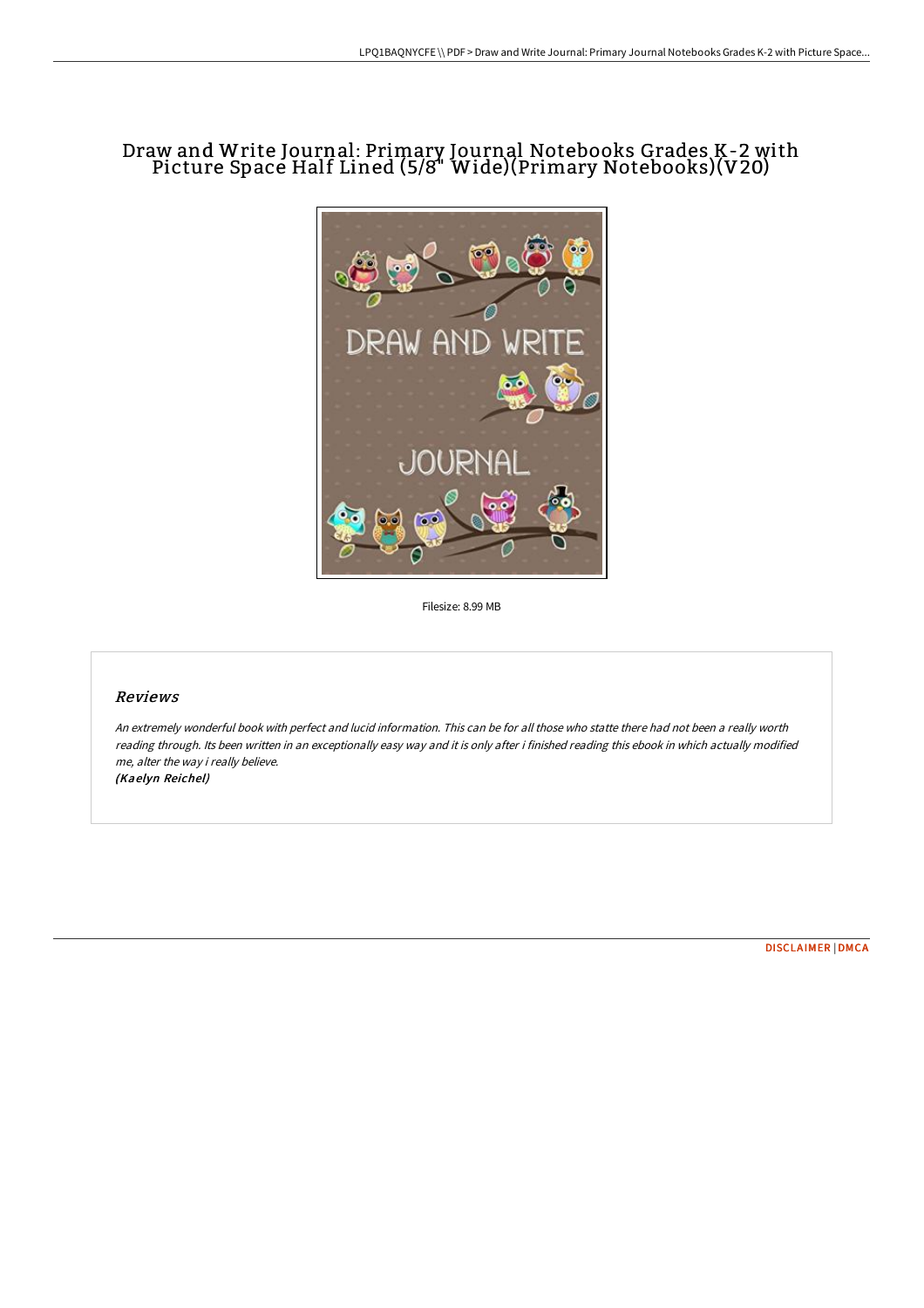## DRAW AND WRITE JOURNAL: PRIMARY JOURNAL NOTEBOOKS GRADES K-2 WITH PICTURE SPACE HALF LINED (5/8" WIDE)(PRIMARY NOTEBOOKS)(V20)



To get Draw and Write Journal: Primary Journal Notebooks Grades K-2 with Picture Space Half Lined (5/8" Wide)(Primary Notebooks)(V20) PDF, make sure you follow the web link under and save the document or gain access to other information which are related to DRAW AND WRITE JOURNAL: PRIMARY JOURNAL NOTEBOOKS GRADES K-2 WITH PICTURE SPACE HALF LINED (5/8" WIDE)(PRIMARY NOTEBOOKS) (V20) ebook.

Createspace Independent Publishing Platform, 2017. PAP. Condition: New. New Book. Delivered from our UK warehouse in 4 to 14 business days. THIS BOOK IS PRINTED ON DEMAND. Established seller since 2000.